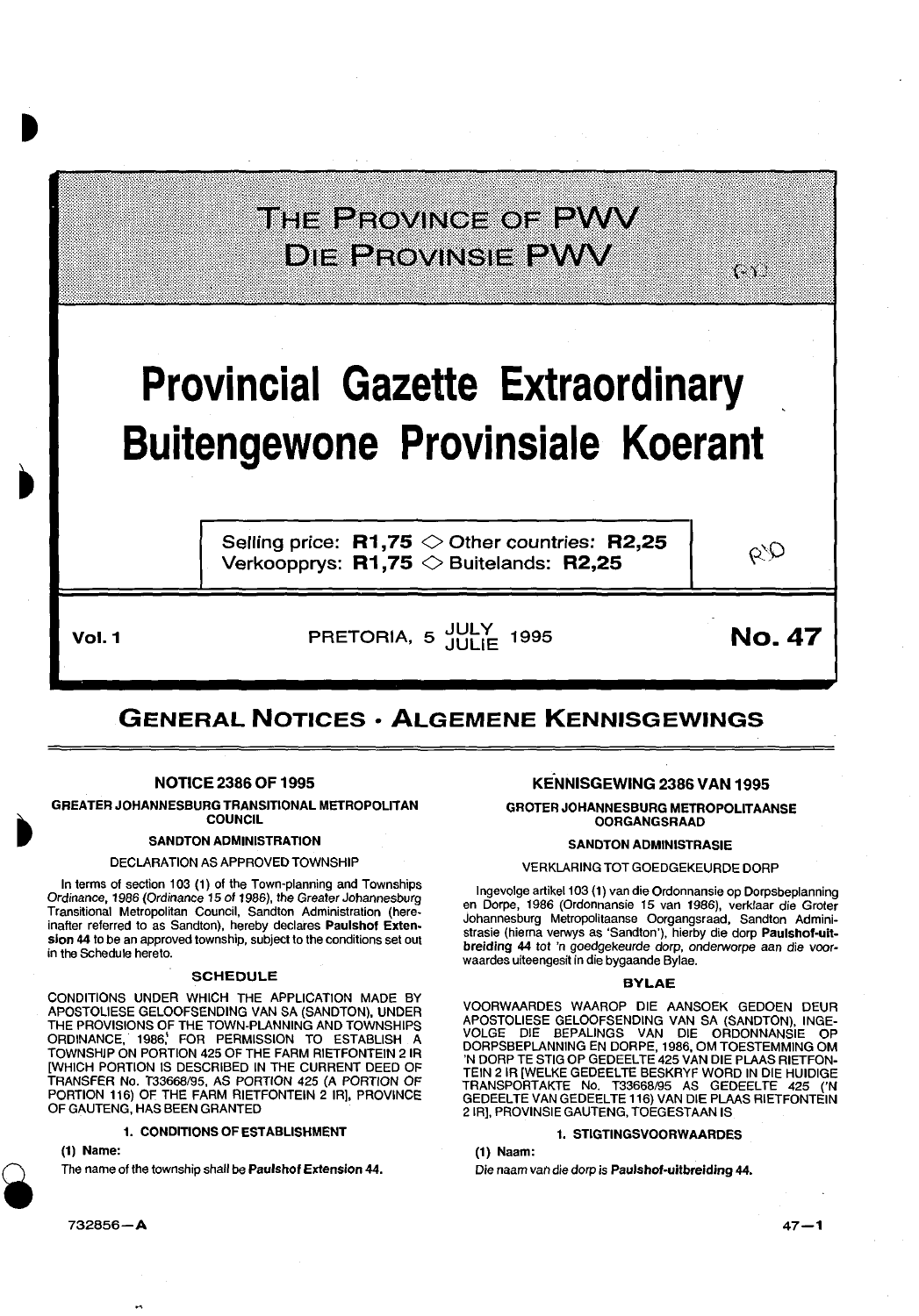#### (2) Design:

The township shall consist of erven and streets as indicated on General Plan SG. No. A3792/94.

#### (3) Obligations in regard to essential services and streets and stormwater drainage:

The township owner shall install and provide all internal services in the township, subject to the approval of Sandton.

#### (4) Removal or replacement of municipal services:

If, by reason of the establishment of the township, it should become necessary to remove or replace any existing municipal services, the cost thereof shall be borne by the township owners.

#### (5) Disposal of existing conditions of title:

All erven shall be made subject to existing conditions and servitudes, if any, including the reservation of rights to minerals, but excluding-

- (a) Servitude which affects Erven 957, 958, 959 and Capri-
- corn Drive in the township only vide SG. No. A3224/89; and
- (b) Conditions A, B and C in Deed of Transfer T98558/92.

#### (6) Land for municipal purposes:

Erf 960 shall be transferred to Sandton by and at the expense of the township owners as a park (public open space).

#### 2. CONDITIONS OF TITLE

The erven mentioned hereunder shall be subject to the conditions, as indicated, imposed by Sandton in terms of the provisions of the Town-planning and Townships Ordinance, 1986:

#### (1) All erven:

(a) The erf is subject to a servitude 2 m wide, in favour of the Sandton, for sewerage and other municipal purposes, along any two boundaries other than a street boundary and in the case of a panhandle erf, an additional servitude for municipal purposes, 2 m wide across the access portion of the erf, if and when required by Sandton: Provided that Sandton may dispense with any such servitude.

(b) No building or other structure shall be erected within the aforesaid servitude area and no large-rooted trees shall be. planted within the area of such servitude or within 2 m thereof.

Sandton shall be entitled to deposit temporarily on the land adjoining the aforesaid servitude such material as may be excavated by it during the course of the construction, maintenance or removal of such sewerage mains and other works as it, in its discretion may deem necessary and shall further be entitled to reasonable access to the said land for the aforesaid purpose, subject to any damage done during the process of the construction, maintenance or removal of such sewerage mains and other works being made good by Sandton.

#### Acting Chief Executive Officer.

Civic Centre, corner of West Street and Rivonia Road, Sandown, Sandton, 2196.

Date: 5 July 1995.

(Notice No. 114/95)

#### NOTICE 2387 OF 1995

#### SANDTON AMENDMENT SCHEME 2382

Sandton hereby in terms of the provisions of section 125 of the Town-planning and Townships Ordinance, 1986, declares that it has approved an amendment scheme, being an amendment of Sandton Town-planning Scheme, 1980, comprising the same land, as included in the Township of Paulshof Extension 44.

Map 3, Annexure and the scheme clauses of the amendment scheme are filed with Sandton and are open for inspection at all reasonable times.

This amendment is known as Sandton Amendment Scheme 2382.

#### Chief Executive Officer.

Civic Centre, corner of West Street and Rivonia Road, Sandown, Sandton.

Date: 5 July 1995.

(Notice No. 113/95)

#### (2) Ontwerp:

Die dorp bestaan uit erwe en strate soos aangedui op Algemene Plan LG No. A3792/94.

#### (3) Verpligtinge ten opsigte van noodsaaklike dienste asook die bou van strate en stormwaterdreinering:

Die dorpseienaars moet aile interne dienste in die dorp installeer en voorsien, onderworpe aan die goedkeuring van Sandton.

#### (4) Verskuiwing of die vervanging van munisipale dienste:

lndien dit as gevolg van die stigting van die dorp nodig sou word om enige bestaande munisipale dienste te verskuif of te vervang moet die koste daarvan deur die dorpseienaars gedra word.

#### (5) Beskikking oor bestaande titelvoorwaardes:

Aile erwe moet onderworpe gemaak word aan bestaande voorwaardes en serwitute, as daar is, met inbegrip van die voorbehoud van die regie op minerale, maar uitgesonderd-

(a) Serwituut wat slegs Erwe 957, 958, 959 en Capricorn Drive in die dorp raak vide SG No. A3224/89; en

(b) Voorwaardes A, Ben C van Transportakte T98558/92.

#### (6) Grond vir munisipale doeleindes:

Erf 960 moet deur en op koste van die dorpseienaars aan Sandton as park (publieke oopruimte) oorgedra word.

#### 2. TITELVOORWAARDES

Die erwe hieronder genoem sal onderworpe wees aan die voorwaardes soos aangedui, opgelê deur Sandton ingevolge die bepalings van die Ordonnansie op Dorpsbeplanning en Dorpe, 1986:

#### (1) Aile erwe:

(a) Die erf is onderworpe aan 'n serwituut 2 m breed, vir riolerings- en ander munisipale doeleindes, ten gunste van Sandton langs enige twe grense uitgesonderd 'n straatgrens en in die geval van 'n pypsteelerf, 'n bykomende serwituut vir munisipale doeleindes 2 m breed oor die toegangsgedeelte van die erf, indien en wanneer benodig deur Sandton: Met dien verstande dat Sandton van enige sodanige serwituut mag afstand doen.

(b) Geen geboue of ander struktuur mag binne die voornoemde serwituutgebied opgerig word nie en geen grootwortelbome mag binne die gebied van sodanige serwituut of binne 'n afstand van 2m daarvan geplant word nie.

(c) Sandton sal geregtig wees om enige materiaal wat deur hom uitgegrawe word tydens die aanleg, onderhoud of verwydering van sodanige rioolhoofpypleidings en ander werke wat hy, volgens goeddunke, noodsaaklik ag, tydelik te plaas op die grond wat aan die voornoemde serwituut grens en voorts is Sandton geregtig tot redelike toegang tot genoemde grond vir die voornoemde doel, onderworpe daaraan dat Sandton enige skade vergoed wat gedurende die aanleg, onderhoud of verwyderings van sodanige rioolhoofpypleidings en ander werke veroorsaak word.

#### Waarnemende Hoof Uitvoerende Beampte.

Burgersentrum, hoek van Weststraat en Rivoniaweg, Sandown, Sandton.

Datum: 5 Julie 1995.

(Kennisgewing No. 114/95)

#### KENNISGEWING 2387 VAN 1995

#### SANDTON-WYSIGINGSKEMA 2382

Sandton verklaar hierby ingevolge die bepalings van artikel 125 van die Ordonnansie op Dorpsbeplanning en Dorpe, 1986, dat dit 'n wysigingskema synde 'n wysiging van Sandton-dorpsbeplanningskema, 1980, wat uit dieselfde grond as die dorp Paulshot-u" breiding 44, bestaan goedgekeur het.

Kaart 3, Bylae en die skemaklousules van die wysigingskema word in bewaring gehou deur Sandton en is beskikbaar vir inspeksie op alle redelike tye.

Hierdie wysiging staan bekend as Sandton-wysigingskema 2382.

#### Hoof Uitvoerende Beampte.

Burgersentrum, hoek van Weststraat en Rivoniaweg, Sandown, Sandton. Hoor Ultvoerende Beampte.<br>Burgersentrum, hoek van Weststraat en Rivoniaweg, Sandown, Sandton.<br>Sandton.<br>(Kennisgewing No. 113/95)

Datum: 5 Julie 1995. ·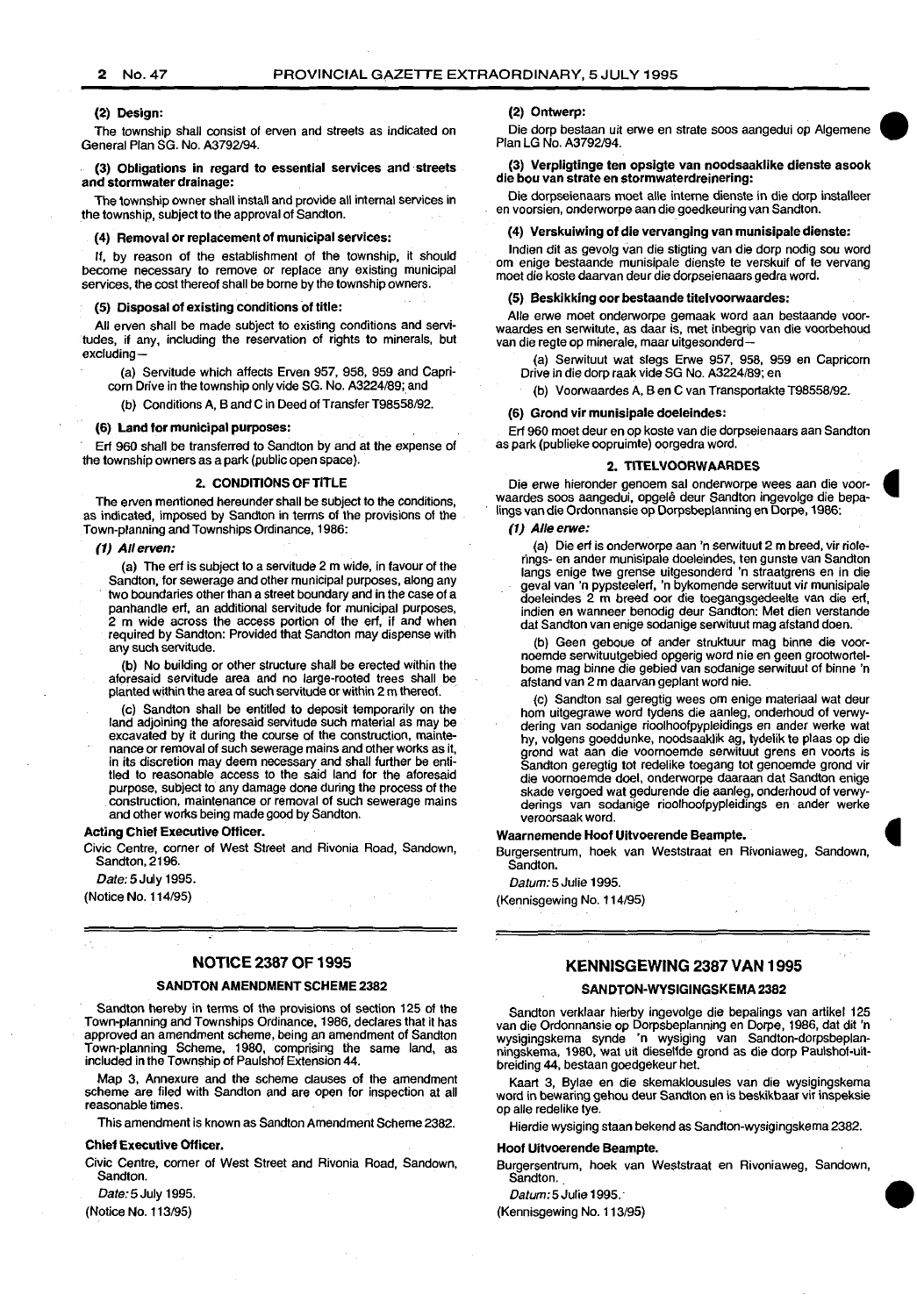#### NOTICE 2388 OF 1995

#### SOUTHERN PRETORIA METROPOLITAN SUBSTRUCTURE

#### DECLARATION AS APPROVED TOWNSHIP

 $\begin{array}{c}\n\bullet \\
\bullet \\
\bullet \\
\bullet\n\end{array}$ In terms of section 103 of the Town-planning and Townships Ordinance, 1986 (Ordinance No. 15 of 1986), the Town Council of Verwoerdburg hereby declares Lyttelton Manor Extension 11 to be an approved township, subject to the conditions set out in the Schedule hereto.

#### SCHEDULE

STATEMENT OF CONDITIONS UNDER WHICH THE APPLICA-TION DONE BY OVLAND GROUP LIMITED (HEREINAFTER REFERRED TO AS THE TOWNSHIP APPLICANT AND BEING THE REGISTERED OWNER OF THE LAND) IN TERMS OF THE PROVISIONS OF PART C OF CHAPTER 3 OF THE TOWN-PLAN-NING AND TOWNSHIPS ORDINANCE, 1986 (ORDINANCE No. 15 OF 1986), FOR PERMISSION TO ESTABLISH A TOWNSHIP ON PORTION 30 (A PORTION OF PORTION 1) OF THE FARM DROOGEGROND 380 JR, HAS BEEN GRANTED

#### 1. CONDITIONS OF ESTABLISHMENT

#### 1.1 Name:

The name of the township shall be Lyttelton Manor Extension 11.

#### 1.2 Layout/Design:

The township shall consist of erven and streets as indicated on General Plan LG No. 5484/1992. ·

#### 1.3 Disposal of existing conditions of title:

All erven shall be made subject to existing conditions and servitudes, if any, including the reservation of rights to minerals, but excluding the following servitudes which do not affect the township area: Notarial Deed of Servitude 258/1950-S and 236/1962-S.

#### 1.4 Precautionary measures:

The township applicant shall with respect to the dolomite areas and at own expense, make arrangements with the local authority in order to ensure that-

1.4.1 water will not dam up, that the entire surface of the dolomite area(s) are drained properly and ihat the streets are sealed effectively with tar, cement or bitumen; and

1.4.2 trenches and excavations for foundations, pipes, cables or for any other purposes, are properly refilled with damp soil in layers not thicker than 150 mm, and compacted until the same grade of compaction as that of the surrounding material is obtained.

#### 1.5 Removal, repositioning, modification or replacement of existing Telkom plant:

If, by reason of the establishment of the township, it should become necessary to remove, reposition, modify or replace any existing post office plant, the cost thereof shall be borne by the township applicant.

#### 1.6 Land for municipal purposes:

Erven 2311 and 2313 shall be transferred to the local authority by and at the expense of the township applicant as "park".

#### 1.7 Access:

Ingress from Provincial Road P38-1 to the township and egress from Provincial Road P38-1 out of the township are limited to the connection of Limpopo Avenue with such a road.

#### 2. CONDITIONS OF TITLE

The erven mentioned hereunder shall be subject to the conditions as indicated, imposed by the Local Authority in terms of the provisions of the Town-planning and Townships Ordinance, 1986:

#### 2.1 All erven:

•

2.1.1 Servitude in favour of the Local Authority:

2.1.1.1 A servitude of 2 metres wide, in favour of the local authority must be provided for municipal services along any two boundaries of one erf with the exception of a street boundary, which boundaries, if and when required by the local authority.

2.1.1.2 No building or other structure shall be erected within the aforesaid servitude area and no large-rooted trees shall be planted within the area of such servitude or within a distance 2 metres thereof.

#### KENNISGEWING 2388 VAN 1995

#### SUIDELIKE PRETORIA METROPOLITAANSE SUBSTRUKTUUR

#### VERKLARING AS GOEDGEKEURDE DORP

In terme van artikel 103 van die Ordonnansie op Dorpsbeplanning en Dorpe, 1986 (Ordonnansie No. 15 van 1986), verklaar die suidelike Pretoria Metropolitaanse Substruktuur Lyttelton Manor-uitbreiding 11 as 'n goedgekeurde dorp, onderworpe aan die voorwaardes soos in die Bylae hieronder uiteengesit.

#### BYLAE

STAAT VAN VOORWAARDES WAAROP DIE AANSOEK GEDOEN DEUR OVLAND GROUP LIMITED (HIERNA DIE DORPSTIGTER GENOEM EN DIE GEREGISTREERDE EIENAAR . VAN DIE GROND) INGEVOLGE DIE BEPALINGS VAN DEEL C VAN HOOFSTUK 3 VAN DIE ORDONNANSIE OP DORPSBEPLAN-NING EN DORPE, 1986 (ORDONNANSIE 15 VAN 1986), OM TOESTEMMING OM 'N DORP TE STIG OP GEDEELTE 30 ('N GEDEELTE VAN GEDEELTE 1) VAN DIE PLAAS DROOGE· GROND 380 JR, TOEGEST AAN IS

#### 1. STIGTINGSVOORWAARDES

1.1 Naam:

Die naam van die dorp sal wees Lyttelton Manor-uitbreiding 11.

#### 1.2 Uitleg/Ontwerp:

Die dorp bestaan uit erwe en strata soos aangedui op Algemene Plan LG No. A548411992.

#### 1.3 Beskikklng oar bestaande titelvoorwaardes:

Alle erwe moet onderworpe gemaak word aan bestaande voorwaardes en serwitute, as daar is, met inbegrip van die voorbehoud van die regie op minerale, maar uitgesonderd die volgende serwitute wat nie die dorp raak nie: Notariele Akte van Serwituut 258/1950-S en 236/1962-S.

#### 1.4 Voorkomende maatreëls:

Die dorpseienaar moet met betrekking tot die dolomietgebiede op eie koste reelings met die plaaslike bestuur tref om te verseker dat-

1.4.1 water nie opdam nie, dat die hele oppervlakte van die dorpsgebied behoorlik gedreineer word en dat strate doeltreffend met teer, be ton of bitumen geseel word; en

1.4.2 slate en uitgrawings vir fondamente, pype, kabels of vir enige ander doeleindes behoorlik met klam grond in lae wat nie dikker as 150 mm is nie, opgevul word en gekompakteer word totdat dieselfde verdigtingsgraad as wat die omliggende materiaal het, verkry is.

#### 1.5 Verwydering, verplasing, modifisering of die vervanging van Telkomtoerusting:

lndien dit as gevolg van die stigting van die dorp nodig word om enige bestaande poskantoortoerusting te verwyder, te verplaas, te modifiseer of te vervang moet die koste daarvan deur die dorpseienaar gedra word.

#### 1.6 Grond vir munlsipale doeleindes:

Erwe 2311 en 2313 moe! deur en op koste van die dorpseienaar aan die plaaslike bestuur as parke oorgedra word.

#### 1.7Toegang:

lngang vanaf Provinsiale Pad P38-1 tot die dorp en uitgang tot Provinsiale Pad P38-1 uit die dorp word beperk tot die aansluiting van Umpopolaan met sodanige pad.

#### 2. TITELVOORWAARDES

Die erwe hieronder genoem is onderworpe aan die voorwaardes soos aangedui, opgele deur die plaaslike owerheid, ingevolge die bepalings van Ordonnansie op Dorpsbeplanning en Dorpe, 1986:

#### 2.1 Aile erwe:

2.1.1 Serwituut ten gunste van die Plaaslike bestuur:

2.1.1.1 'n Serwituut *van* 2 meter wyd ten gunste van die Plaaslike Bestuur, moet voorsien word vir munisipale dienste langs enige twee grense van 'n erf, uitgesonderd 'n straatgrens, welke grense deur die Plaaslike Bestuur bepaal mag word.

2.1.1.2 Geen geboue of ander struktuur mag binne die voornoemde serwituutgebied opgerig word nie en geen grootwortelbome mag binne die gebied van sodanige serwituut of binne 'n afstand van 2 m daarvan geplant word nie.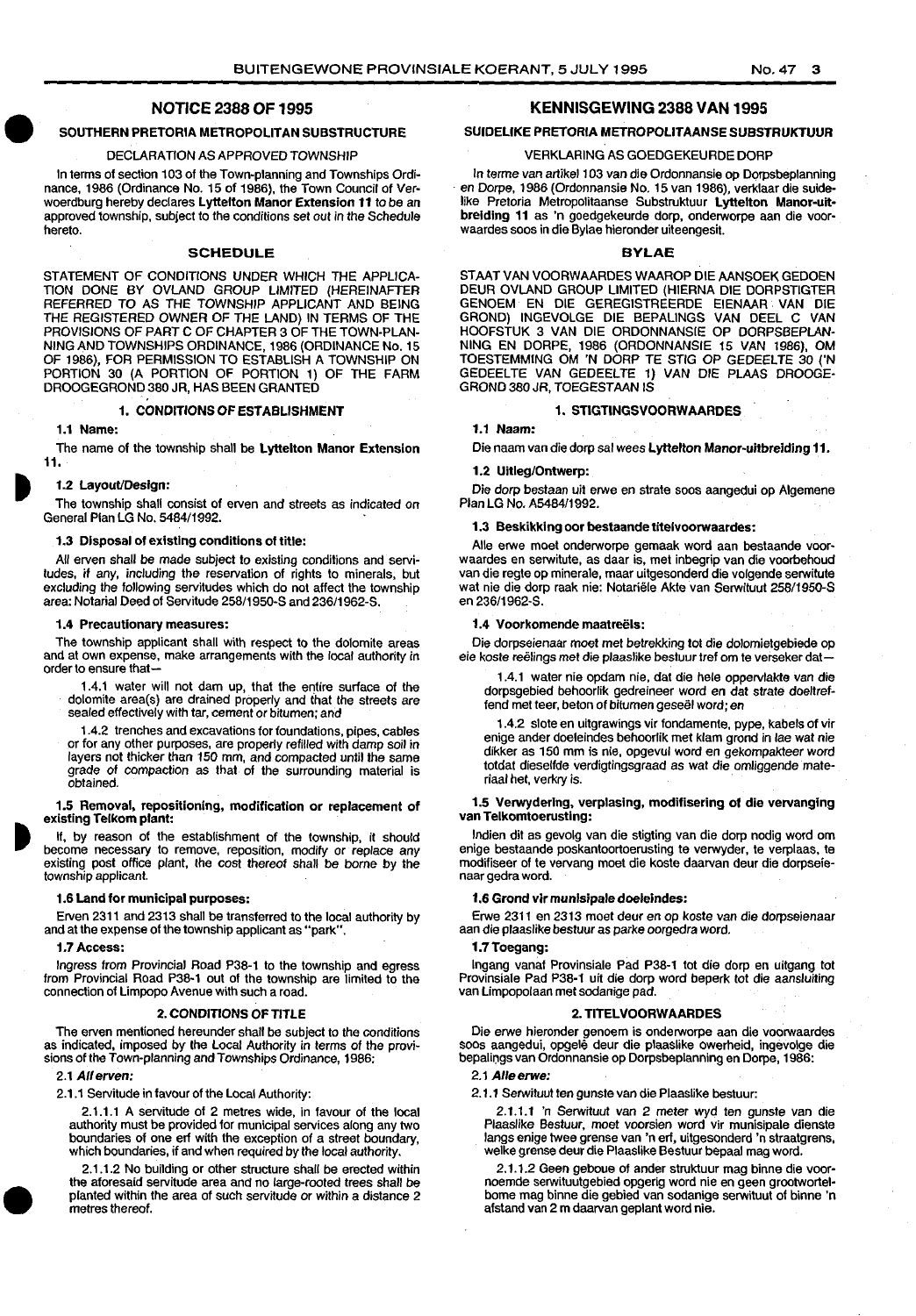2.1.1.3 The local authority shall be entitled to deposit temporarily on the land adjoining the aforesaid servitude such material as may be excavated by it during the course of the construction, maintenance or removal of such sewerage mains and other works as it, in its discretion, may deem necessary and shall further be entitled to reasonable access to the said land for the aforesaid purpose, subject to any damage done during the process of the construction, maintenance or removal of such sewerage mains and other works being made good by the local authority.

2.1.1.4 The local authority shall be entitled to lay down above right at the receiving of a written application by the owner.

2.2 Erven 2221 to 2230, 2268 to 2271, 2281 to 2284, 2285, 2287 and2288:

The erven are subject to a servitude for municipal purposes in favour of the local authority as indicated on General Plan A5484/1992.

#### 3- CONDITIONS TOGETHER WITH THE EXISTING PROVISIONS OF THE TOWN-PLANNING SCHEME IN OPERATION, IN PURSUANCE OF SECTION 125 OF ORDINANCE 15 OF 1986, IN THE TOWN-PLANNING SCHEME INCORPORATED IN

#### 3.1 *All* erven:

3.1.1 Where, in the opinion of the local authority, it is impracticable for stormwater to be drained from higher-lying erven direct to a public street the owner of the lower-lying ert shall be obliged to accept or permit the passage over the ert of such stormwater: Provided that the owners of any higher-lying erven, the stormwater from which is discharged over any lower-lying ert, shall be liable to pay a porportionate share of the coast of any pipeline or drain which the owner of such lower-lying erf may find necessary to lay or construct for the purpose of conducting the water so discharged over the erf.

3.1.2 The provisions of section 9 of the Verwoerdburg Town-planning Scheme is applicable on this township.

#### 3.2 Residential 2:

The erven mentioned below are subject to the following conditions:

3.2.1 Erven 2218, 2219 and 2220 are subject to the following conditions:

3.2.1.1 The erf and the buildings erected thereon or to be erected thereon, shall be used solely for the purposes of dwelling-units.

3.2.1.2 The height of buildings shall not exceed 2 storeys.

3.2.1.3 Not more than 10 dwelling units per hectare shall be erected on the erven.

3.2.2 Erven 2221, 2222, 2224, 2305, 2306, 2308, 2309, 2310 are subject to the following conditions:

3.2.2.1 The erven and the buildings erected thereon or to be erected thereon, shall be used solely for the purposes of dwelling units.

3.2.2.2 The height of buildings shall not exceed 2 storeys.

3.2.2.3 Not more than 14 dwelling units per hectare shall be erected on the erven.

3.2.3 Erven 2216, 2217, 2223, 2225 to 2229, 2232 to 2234, 2239 to 2241, 2244, 2246 to 2248, 2252 to 2266, 2268 to 2275, 2282 to 2285, 2287 to 2295, 2299 to 2304 and 2307 are subject to the following conditions:

3.2.3.1 The erf and the buildings erected thereon or to be erected thereon, shall be used solely for the purposes of dwelling units.

3.2.3.2 The height of buildings shall not exceed 2 storeys.

3.2.3.3 Not more than 20 dwelling units per hectare shall be erected on the erven.

3.2.4 Erven 2230, 2231, 2235 to 2238, 2242, 2243, 2245, 2249 to 2251, 2267, 2276 to 2281, 2286, 2296 to 2298 are subject to the following conditions:

3.2.4.1 The erf and the buildings erected thereon or to be erected thereon, shall be used solely for the purposes of dwelling units.

2.1.1.3 Die plaaslike bestuur is geregtig om enige materiaal wat deur hom uitgegrawe word tydens die aanleg, onderhoud of verwydering van sodanige rioolhoofpypleidings en ander werke wat hy volgens goeddunke noodsaaklik ag, tydelik te plaas op die grand wat aan die voornoemde serwituut grens en voorts is die plaaslike bestuur geregtig tot redelike toegang tot genoemde grand vir die voornoemde doel, onderworpe daaraan dat die plaaslike bestuur enige skade vergoed wat gedurende die aanleg, onderhoud of verwyderings van sodanige rioolhoofpypleidings en ander werke veroorsaak word.

2.1 .1 .4 Die Plaaslike Bestuur mag alstand doen van die voormelde regie na ontvangs van 'n skriltelike aansoek deur die eienaar.

2.2 Erwe 2221 tot 2230, 2268 tot 2271, 2281 tot 2284, 2285, 2287 en 2288:

Die erwe is onderworpe aan 'n serwituut vir munisipale doeleindes ten gunste van die Plaaslike Bestuur soos op die Algemene Plan A5484/1992 aangetoon.

#### 3. VOORWAARDES WAT BENEWENS DIE BESTAANDE BEPA· LINGS VAN DIE DORPSBEPLANNINGSKEMA IN WERKING, INGEVOLGE ARTIKEL 125 VAN ORDONNANSIE 15 VAN 1986, IN DIE DORPSBEPLANNINGSKEMA INGEL YF MOET WORD

#### 3.1 Aile erwe:

3.1.1 Waar dit volgens die mening van die plaaslike bestuur ondoenlik is om stormwater van erwe met 'n hoer ligging regstreeks na 'n openbare straat at te voer, is die eienaar van die laerliggende erf verplig om te aanvaar dat sodanige stormwater op sy erf vloei en toe te laat dat dit daaroor vloei: Met dien verstande dat die eienaars van erwe met 'n hoër ligging vanwaar die stormwater oor 'n erf vloei, aanspreeklik is om 'n eweredige aandeel van die koste te betaal van enige pyplyn of afleivoor wat die eienaar van sodanige erf met 'n laer ligging nodig mag vind om aan te lê of te bou om die water wat aldus oor die erf vloei, *at* te voer.

3.1.2 Die bepalings van klousule 9 van die Verwoerdburgdorpsbeplanningskema is van toepassing op die dorp.

#### 3.2 Residens/ee/2:

Die ondergenoemde erwe is onderworpe aan voorwaardes soos aangedui:

3.2.1 Erwe 2218, 2219 en 2220 is onderhewig aan die volgende voorwaardes:

3.2.1.1 Die erf en die geboue wat daarop opgerig is, of wat daarop opgerig gaan word, moet slegs gebruik word vir doeleindes van wooneenhede.

3.2.1.2 Die hoogte van die geboue moet nie 2 verdiepings oorskry nie.

3.2.1.3 Die digtheid op die erf word beperk tot nie meer as 10 wooneenhede per hektaarnie.

3.2.2 Erwe 2221, 2222,2224, 2305,2306, 2308, 2309, 2310 is onderhewig aan die volgende voorwaardes:

3.2.2.1 Die erf en die geboue wat daarop opgerig is, of wat daarop opgerig gaan word, moet slegs gebruik word vir doeleindes van wooneenhede.

3.2.2.2 Die hoogte van die geboue moet nie 2 verdiepings oorskry nie:

3.2.2.3 Die digtheid op die erf word beperk tot nie meer as 14 wooneenhede per hektaarnie.

3.2.3 Erwe 2216, 2217, 2223, 2225 tot 2229, 2232 tot 2234, 2239 tot 2241, 2244, 2246 tot 2248, 2252 tot 2266, 2268 tot 2275, 2282 tot 2285, 2287 tot 2295, 2299 tot 2304 en 2307 is onderhewig aan die volgende voorwaardes:

3.2.3.1 Die erf en die geboue wat daarop opgerig is, of wat daarop opgerig gaan word, moet slegs gebruik word vir doeleindes van wooneenhede.

3.2.3.2 Die hoagie van die geboue moot nie 2 verdiepings oorskry nie.

3.2.3.3 Die digtheid op die ert word beperk tot nie meer as *20*  wooneenhede per hektaar nie.

3.2.4 Erwe 2230, 2231, 2235 tot 2238, 2242, 2243, 2245, 2249 tot 2251, 2267, 2276 tot 2281, 2286, 2296 tot 2298 is onderhewig aan die volgende voorwaardes:

3.2.4.1 Die ert en die geboue wat daarop opgerig is, of wat daarop opgerig gaan word, moet slegs gebruik word vir doeleindes van wooneenhede.

•

•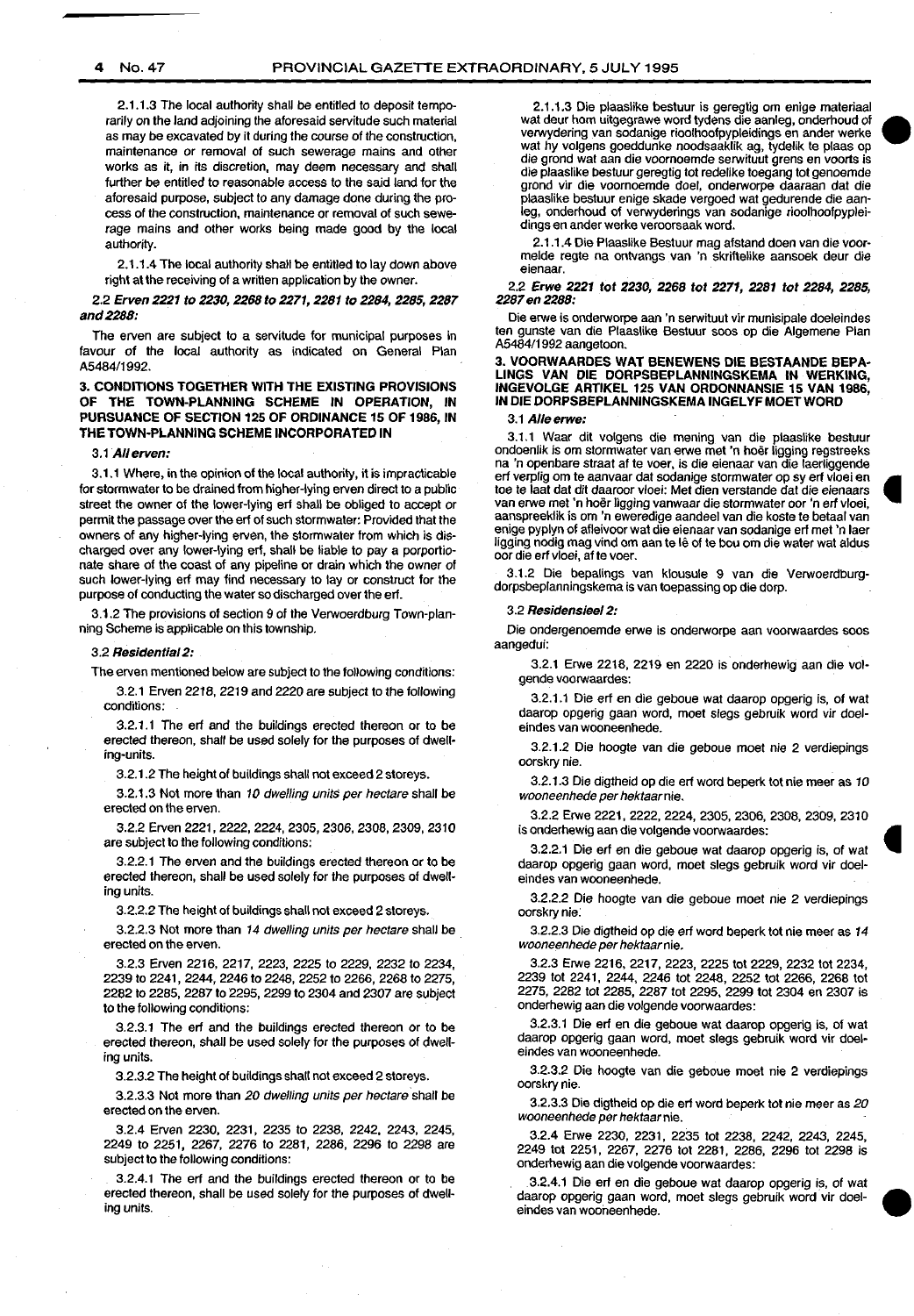3.2.4.2 The height of buildings shall not exceed 2 storeys.

3.2.4.3 Not more than 25 dwelling units per hectare shall be erected on the erven.

3.3 Erven subject to special conditions:

 $\begin{array}{c} \bullet \\ 3 \\ \bullet \\ 1r \end{array}$ In addition to the relevant conditions set out above, the undermentioned erven shall be subject to the following conditions:

> 3.3.1 Erven 2221, 2222 to 2229, 2269, 2270, 2282, 2283, 2284, 2287 and 2288:

> 3.3.1.1 The registered owner of the erf shall erect a physical barrier along the Provincial Road P38-1 according to the current standards of the relevant authority, before or during development of the erf along the boundary thereof abutting of such road, to the satisfaction of the local authority and shall maintain such fence to the satisfaction of the local authority, and shall maintain such fence in good order and repair.

 $\begin{array}{c}\n\bullet \\
\bullet \\
\bullet \\
\bullet \\
\bullet \\
\bullet \\
\bullet \\
\bullet \\
\bullet\n\end{array}$ 3.3.1.2 Except for the physical barrier referred to in clause 3.3.1.1 above, a swimming bath or any essential stormwater drainage structure, no building, structure or other thing which is attached to the land, even though it does not form part of that land, shall be erected nor shall anything be constructed or laid under or below the surface of the erf within a distance less than 16 m from the boundary of the erf abutting on Road P38-1, nor shall any alteration or addition to any existing structure or building situated within such distance of the said boundary be made except with the consent in writing of the Director, Transvaal Roads Department.

3.3.1.3 Ingress to and egress from the erf shall not be permitted along the boundary thereof abutting on Road P38-1 .

2. Erf 2221:

3.3.2.1 The registered owner of the erf shall erect a physical barrier towards the southern and south-eastern boundary according to the current standards of the relevant authority, before or during development of the erf along the boundary thereof abutting of such road, to the satisfaction of the local authority and shall maintain such fence to the satisfaction of the local authority, and shall maintain such fence in good order and repair.

#### 3.3.3 Erf 2220:

3.3.3.1 The registered owner of the erf shall erect a physical barrier towards the southern boundary according to the current standards of the relevant authority, before or during development of the erf along the boundary thereof abutting of such road, to the satisfaction of the local authority and shall maintain such fence to the satisfaction of the local authority, and shall maintain such fence in good order and repair.

3.3.3.2 ingress to and egress from the erf shall be permitted from Goldsirkel Street.

#### NOTICE 2389 OF 1995

#### SOUTHERN PRETORIA METROPOLITAN SUBSTRUCTURE

#### VERWOERDBURG AMENDMENT SCHEME 173

It is hereby notified in terms of section 125 (1) of the Townplanning and Townships Ordinance, 1986 (Ordinance 15 of 1986), that the Southern Pretoria Metropolitan Substructure declares that it has approved an amendment scheme being an amendment of the Verwoerdburg Town-planning Scheme, 1992, comprising the same land as included in the Township of Lyttelton Manor Extension 11.

This amendment is known as Verwoerdburg Amendment Scheme 173 and will be effective as from the date of this publication.

#### N.D. HAMMAN, Town Clerk.

P.O. Box 14013, Verwoerdburg, 0140.

29 June 1995.

P.O (Reference: 16/3/1/409)

3.2.4.2 Die hoogte van die geboue moet nie 2 verdiepings oorskry nie.

3.2.4.3 Die digtheid op die erf word beperk tot nie meer as 25 wooneenhede per hektaarnie.

#### 3.3 Erwe onderworpe aan spes/ale voorwaardes:

Benewens die betrokke voorwaardes hierbo uiteengesit, is ondergenoemde erwe onderworpe aan die voorwaardes soos aangedui:

3.3.1 Erwe 2221, 2222 tot 2229, 2269, 2270, 2282, 2283, 2284, 2287 en 2288:

3.3.1.1 Die geregistreerde eienaar van die erf moet langs die Provinsiale Pad P38-1 'n fisiese versperring oareenkomstig die geldende standaarde van die toepaslike owerheid, tydens of voor die ontwikkeling van die erf langs die grens aangrensend aan sodanige pad, tot bevrediging van die plaaslike bestuur oprig en in stand hou.

3.3.1.2 Uitgesonderd die fisiese versperring genoem in klousule 3.3.1.1 hierbo, 'n swembad of enige noodsaaklike stormwaterdreineringstruktuur, moet geen gebou, struktuur of enigiets wat aan die grond verbonde is, al maak dit nie deel van daardie grond uit nie, opgerig word of enigiets onder of benede die oppervlakte van die erf binne 'n afstand van nie minder as 16 m van die grens van die erf aangrensend aan Pad P38-1 af gebou of gale word nie, en geen verandering of toevoeging tot enige bestaande struktuur of gebou wat binne sodanige afstand van sodanige grens geleë is, moet sonder die skriftelike toestemming van die Direkteur, Transvaalse Paaiedepartement aangebring word nie.

3.3.1.3 lngang en uitgang van die erf moat nie fangs die grens daarvan aangrensend aan pad P38-1 toegelaat word nie.

#### 3.3.2 Erf 2221:

3.3.2.1 Die geregistreerde eienaar van die erf moet fangs die suidelike en suid-oostelike grens 'n fisiese versperring ooreenkomstig die geldende standaarde van die toepaslike owerheid, tydens of voor die ontwikkeling van die erf langs die grens aangrensend aan sodanige pad, tot bevrediging van die plaaslike bestuur oprig en in stand hou.

3.3.2.2 Ingang en uitgang van Erf 2221 moet vanaf Goldsirkelstraat verkry word.

#### 3.3.3 Erf 2220:

3.3.3.1 Die geregistreerde eienaar van die erf moet fangs die suidelike grens 'n fisiese versperring ooreenkomstig die geldende standaarde van die toepaslike owerheid, tydens of voor die ontwikkeling van die erf fangs die grens aangrensend aan sodanige pad, tot bevrediging van die plaaslike bestuur oprig en in stand hou.

3.3.3.2 lngang en uitgang van Erl 2220 moat vanaf Goldsirkelstraat verkry word.

#### KENNISGEWING 2389 VAN 1995

#### SUIDELIKE PRETORIA METROPOLITAANSE SUBSTRUKTUUR

#### VERWOERDBURG-WYSIGINGSKEMA 173

Hierby word ooreenkomstig die bepalings van artikel 125 (1) van die Ordonnansie op Dorpsbeplanning en Dorpe, 1986 (Ordonnansie 15 van 1986), bekendgemaak dat die Suidelike Pretoria Metropolitaanse Substrukluur 'n wysigingskema synde 'n wysiging van die Verwoerdburg-dorpsbeplanningskema, 1992, wat uit dieselfde grond as die dorp Lyttelton Manor-uitbreiding 11 bestaan, goedgekeur hat.

Hierdie wysiging staan bekend as Verwoerdburg-wysigingskema 173 en sal van krag wees vanaf datum van hierdie kennisgowing.

#### N.D. HAMMAN, Stadsklerk.

Posbus14013, Verwoerdburg, 0140.

29 Junie 1995.

(Verwysing: 16/3/1/409)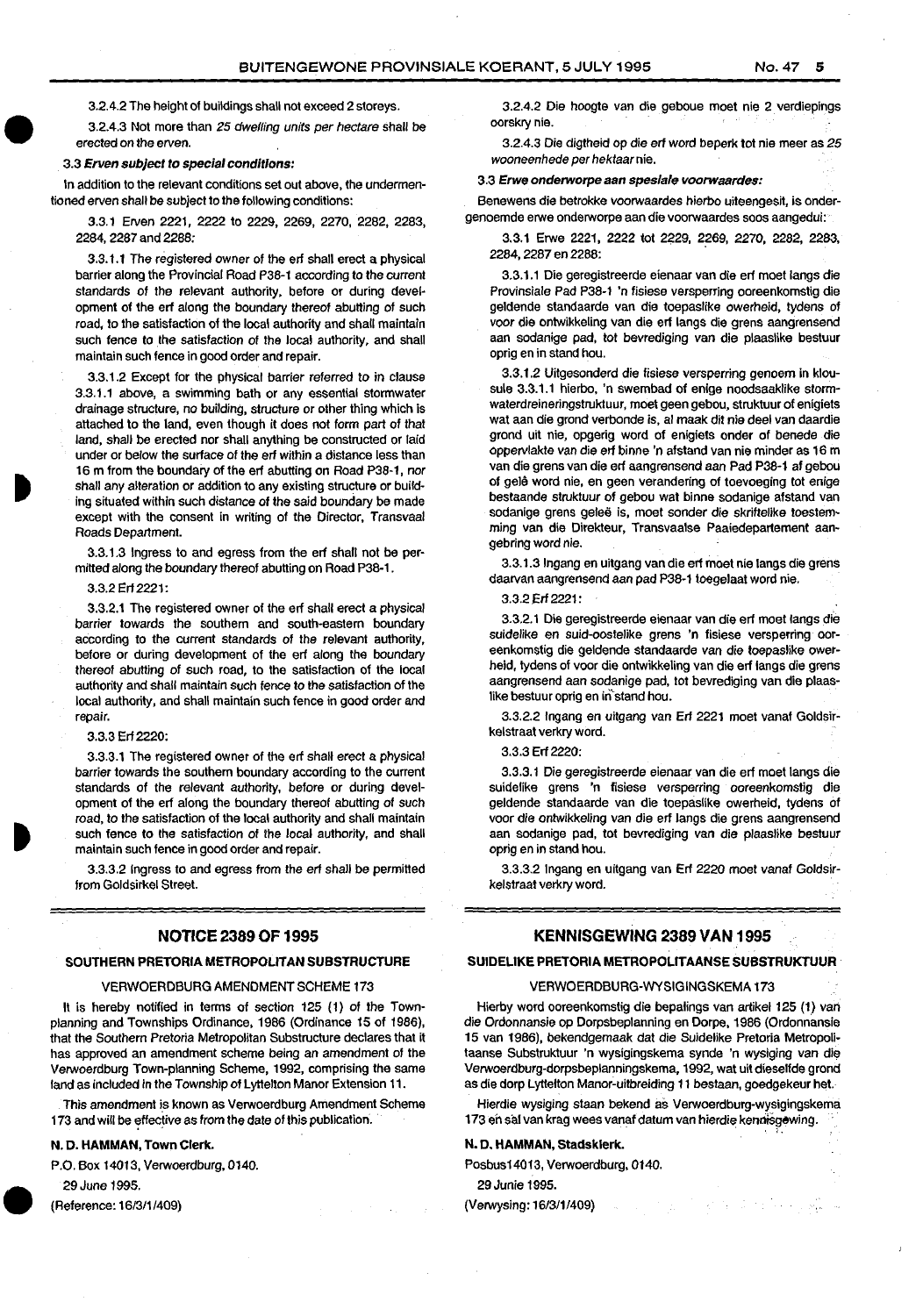

## **Werk mooi daarmee**

# **Ons leef**  $\mathbb{Z}$  daarvan



## water is kosbaar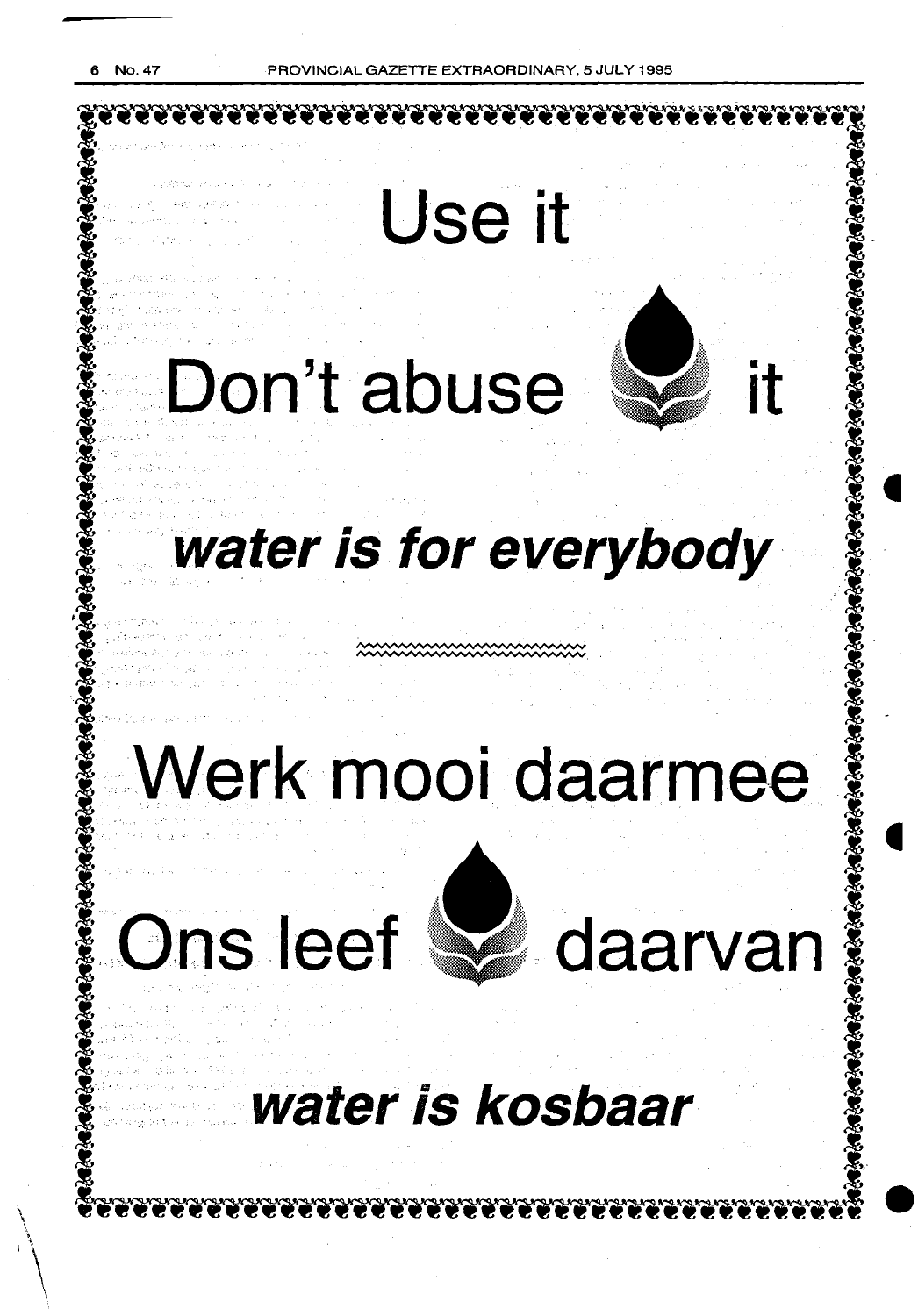